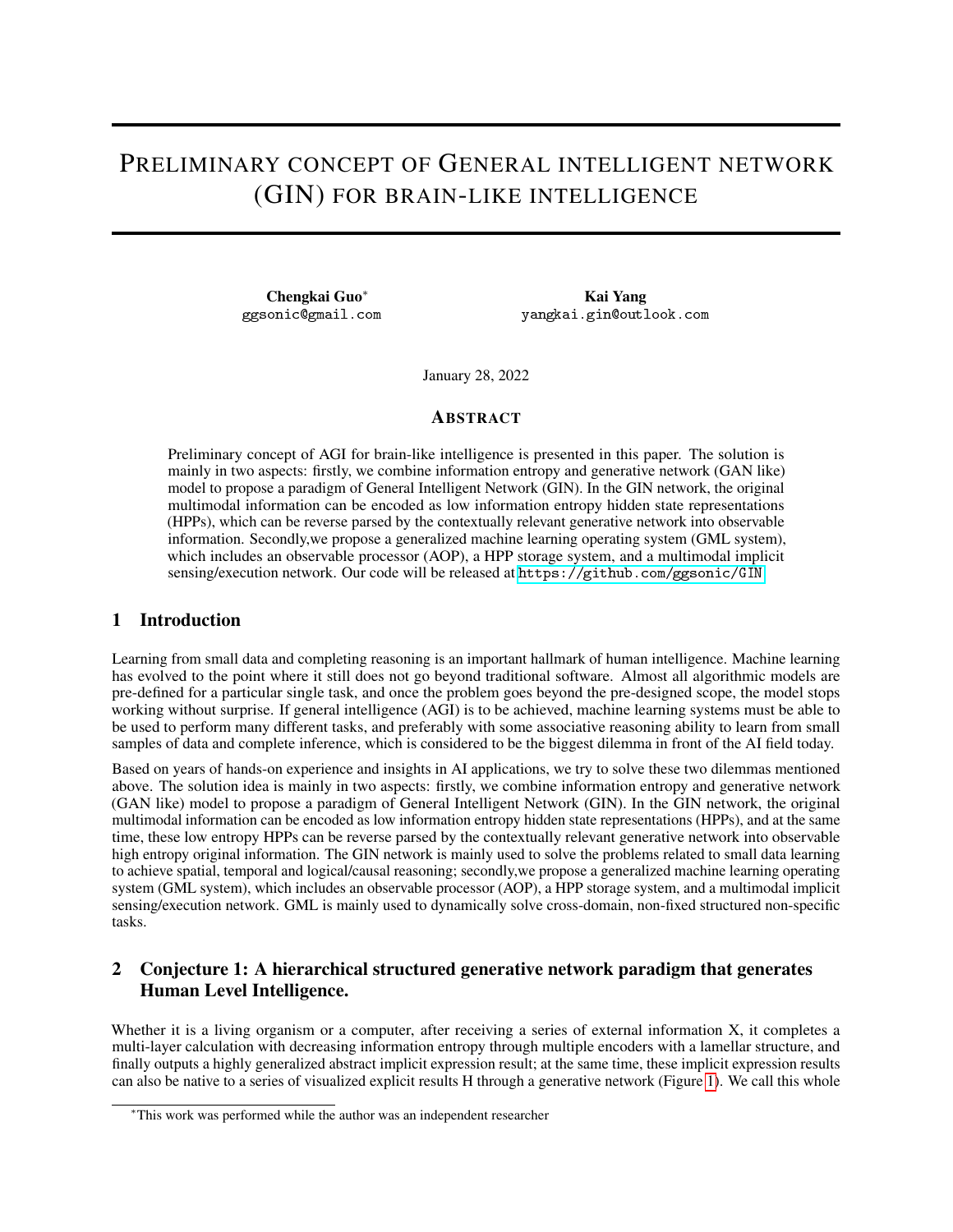network structure a General Intelligent Network (GIN), and the basic processing information results(the results of the hidden state expressions) are called Hiden Point Patch (HPP).



<span id="page-1-0"></span>Figure 1: GIN

HPP When we recall someone or something, the image in our mind is often missing details, or missing colors, or only a few detailed fragments that we focus on, which is much smaller than the amount of information in the picture we have in existing deep learning models. This simplification is likely the result of hundreds of millions of years of evolution, which allows us to compute multiple dimensions in a short period of time with very little energy consumption.

In GIN, HPP itself is the "Knowledge" we can learn from the outside world. In the process of active thinking, HPPs can be used to reversely generate explicit images, and by analyzing these images, the correlations between different HPPs can be obtained, thus building up a new HPP with these existing HPPs hypper-connected.This new HPP can be saved and can be used as new "Knowledge" in GIN.

We name it HPP because it is different from embeddings. As for HPP, The basic element is **Hidden** state or node (Point) with acting edges or branches (Patch), with each branch with a particular context. Deep Learning Models can learn independent embeddings, but HPP is learned from contextual related environment.

Neural Knowledge Compression (NKC) In GIN, as long as there are remaining computational resources, a special kind of process will be executed continuously. Series of HPPs can be continuously encoded as implicitly expressed information as long as the information entropy decreases. We call this process Neural Knowledge Compression (NKC). NKC will be kept performing and HPP storage space will be freed up. More importantly, new HPP which is more generalized can be obtained,and can be used to do deeper reasoning.

So far as we know, this NKC concept was first proposed. With input horizontal sequence-to-sequence HPPs, NKC shall get output one HPP with branch-to-branch forward graph, a.k.a a new HPP graph. Imagine a scenario, we have just watched a movie, which is one hour MP4 video file with 25 fps; Then After NKC, our brain or GIN output one HPP with dozens of forward branches,which may be only hundreds of bytes. Later on When we need to recall this movie, this HPP graph would be parsed with our GAN-like GIN Generative Network. NKC keep running when people are sleeping or dreaming, with brain's memory space freed up and got deeper knowledge and wisdom.

GIN is not Deep Learning Model GIN is based on HPP dynamics and Autonomous NKC, it is totally different from modern Deep Learning models.

Network Evolution In GIN, the network topology is a huge complex hyper-connected structure in 3D space. Prior has played a great role in network evolutionary process. The function of most neurons in GIN is genetic. When new structure is required, a new neuron is branched out, trying to keep existing neurons unchanged.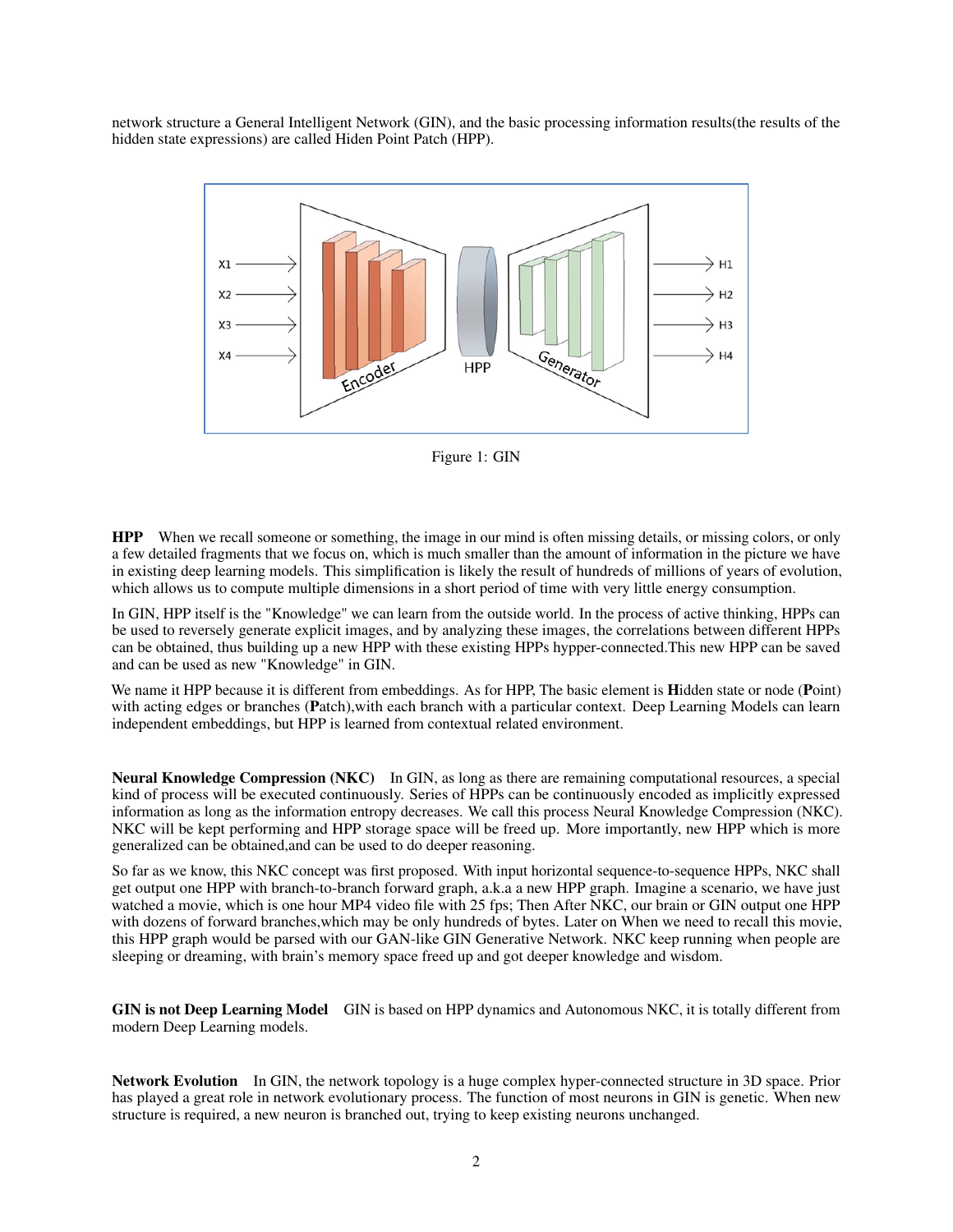# 3 Conjecture 2: The current deep learning approach is a special case of the GIN network in Conjecture 1.

In GIN, network structure is a complex topology consisting of multiple computational units hooked up to each other, while in the current deep learning model, this structure is reduced to the simplest layer of structure, and each layer is not subdividable,which can be seen as the projection of the GIN topology to a 2D plane.

While the network topology of the deep learning model is dedicated designed, the association relationships between intermediate layers of computational units are initially random and dynamic, and should be explored within large datasets. Then the model is highly domain specific.

# 4 Conjecture 3: Human neural networks are another special case of the GIN network in Conjecture 1.

Neural networks constructed based on neurons in humans and animals have extremely high real-time and processing efficiency, and are characterized by a lack of details and temporal discontinuities compared to deep learning models in computers. What is more, when the individual is sleeping or meditating, the whole neural system's computing resources are released and the NKC process is continuously performed, resulting in deeper knowledge and wisdom.

# 5 Conjecture 4: In GIN networks, information flow and information processing are subject to the principle of information entropy reduction.

For both humans and animals, the information received through vision, hearing, touch and smell is not only a large amount of data, but also chaotic and disorganized. It is conceivable that it would take a long time to process this data by current deep learning models, but both humans and animals can react to the surprise attack of natural enemies in milliseconds, and this real-time data processing capability is unimaginable for the existing deep learning models. Therefore, we can infer that animals have strong neuronal coding ability and each neuron processes very small data. Even so, the extraordinarily complex structure of the GIN network, composed of hundreds of millions of neurons, can complete the information flow and processing in a short time, and there must be some universal dynamics to ensure that each information flow will have an appropriate output result.



<span id="page-2-0"></span>Figure 2: Information Flow

By observing human consciousness and computer deep learning models, we make the following kinetic conjecture: information flow and information processing are subject to the principle of information entropy reduction (Figure [2\)](#page-2-0).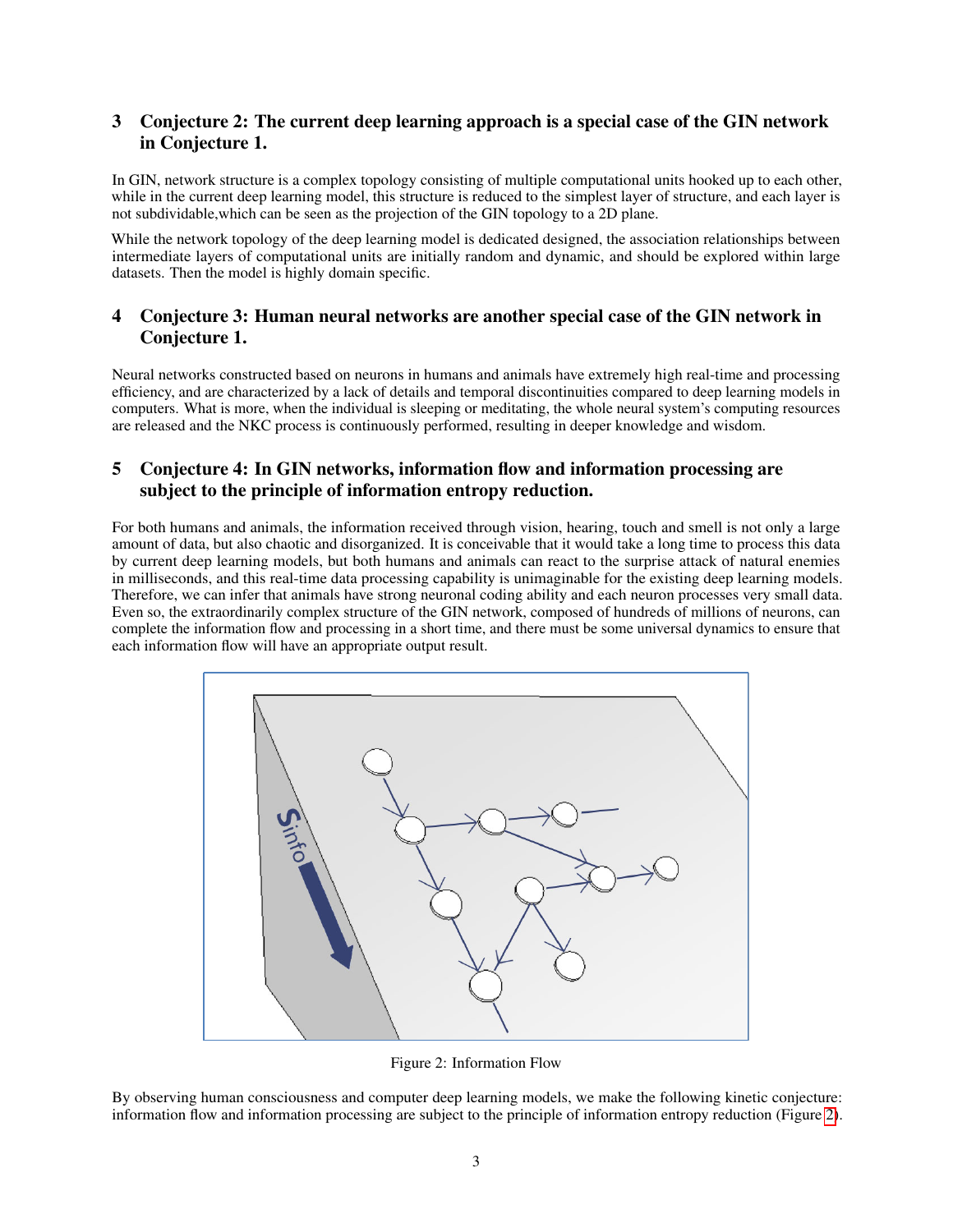Just like water flows from high to low, no matter how complex the intermediate path is, as long as the information entropy is reduced, then the computation of this computational unit can proceed downward or the association between these several computational units can be established.

When the GIN network receives multimodal external information, there will be computing units to split this information into several unimodal information, multimodal to unimodal that is a process of entropy reduction; each unimodal computing unit then decomposes the complex and disordered information into images, which is another process of entropy reduction; each different image is then encoded into more abstract implicitly expressed images, and the implicitly expressed images are then encoded into Symbols, functions, key points,etc(lower entropy HPPs). And if these HPPs will have lower entropy after the next computation ,then this computation can continue.

An extreme example of such a reduced entropy calculation would be to drop all feature values after reducing the information entropy to a very low value; the information entropy is reduced, but the output becomes meaningless. Therefore, we add a condition to this conjecture: while the information entropy is reduced, the computation is valid only if it ensures that these computations can be reversed to generate the input content.We call this generative network Contextually Diverse Generative Network.These G-networks can generate diverse output results according to the contextual background, and these results and the relationship between the results trigger a new computation to reduce information entropy. Under this model, the GIN network continuously computes many different types of HPP results that are highly abstracted. Most of these results are useless, random, and dynamic, and only a few information bits are retained, after the generative network has verified the explicit results.

Like the evolutionary process of species selection, where organisms evolve in the same purposeless and random way, but the result of fitness for survival becomes the most effective sieve that eventually evolves millions of successful species. This makes us think that in the massive random entropy reduction computation, there will be many dimensions of knowledge and HPP will collide with each other and associate, which will surely produce a network topology that is favorable to the result, and also produce unexpected paths and knowledge association structures, and the process of corroboration and reinforcement of these structures may be the process that makes the machine generate the spark of association and reasoning.

This series of chained computations with high generalization ability has the potential to generate human-like associative and inferential thinking activities if they can be computed on their own.The implementation of generalized reasoning with STC (image reasoning, temporal reasoning and logical reasoning) is considered to be a sign of achieving human-like reasoning. In the GIN network model, we find dynamics that can bring such reasoning to completion.

# 6 Conjecture 5: HPP Dynamics - Spatial Reasoning.

The world objects change and so does the network inner representation. HPP can be implicitly transformed through one network and then through another, and the transformed HPP can be regenerated into a more realistic spatial image.

Aliaksandr Siarohin et al. released the First Order Motion Model (FOMM) deep learning model in 2019 [\[1\]](#page-8-0) , a model that migrates and accomplishes a number of affine and transitive transformations based on the transformation of key points in an image.

Through this sequence of transformations, the prediction of the object's position, pose, relative scale, color, and other contents in a certain space is achieved. In GIN network, we borrow the idea of FOMM model and extend the application of affine and projective transformations to the hidden state representation result (HPP). A number of transformation functions are applied to the hidden state image patch, so that the elements of the graph within the hidden state image patch can be predicted for the purpose of spatial reasoning.

For example, when the camera observes a glass of water to determine whether there are enough other containers to hold this glass of water, the GIN network first does some vectorized abstraction of the water in the glass, such as simplifying it to a few key points, and then compare this vector contour with the vector contour of other containers such as bowls, water bottles, ladles, etc. in the space of projection transformation, and then generate a logical map of the hidden state of the container material permeability and other parameters, and associate these HPPs with the projection results and then calculate them to reason out which other containers can hold this glass of water.

# 7 Conjecture 6: HPP Dynamics - Temporal reasoning.

Temporal reasoning is concerned with the speed of change in the world and how HPP adapts. HPP algorithms are able to adapt themselves to the speed of motion of the target and can stealthily predict the location of the hidden point at the next moment.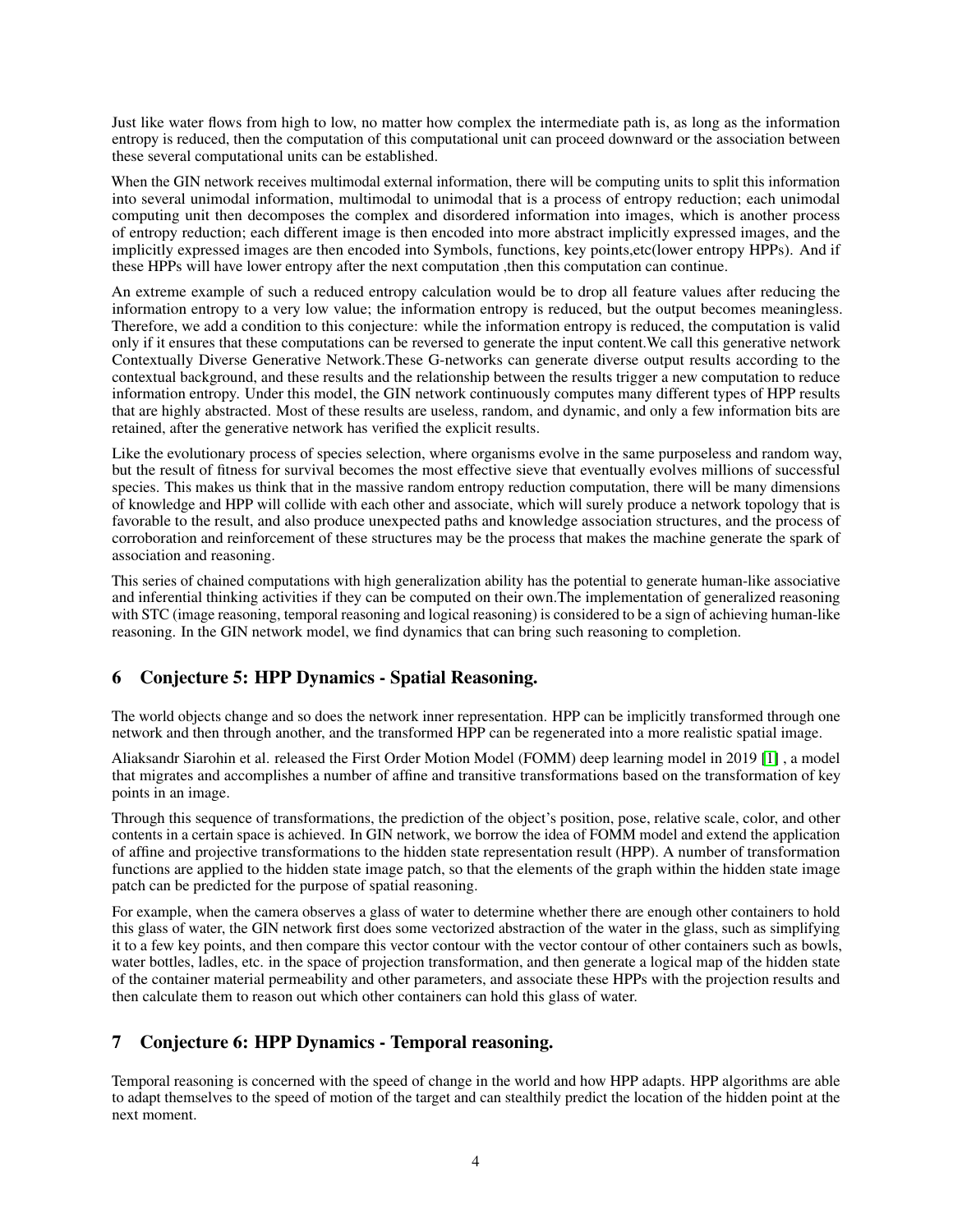The perception of time is significantly different between computers and humans. Computers perceive time continuously and uniformly through monolithic clocks and have millisecond granularity, while humans have evolved over tens of thousands of years, and most of the time their perception of time is discontinuous, uneven, and imprecise. When we analyze this process, we find that human temporal reasoning is actually a collection of spatial reasoning over a time series.

In the world model of Dreamver V2 [\[2\]](#page-8-1) , the state and the generated image result of the next time step are obtained after extensive training, and then the inverse decoding is compared with the input image, and the decoder is rewarded if the result matches.

GIN borrows the temporal inference model from Dreamver V2, with the difference that instead of following a uniformly fine-grained timeline, we simulate human temporal inference for the purpose of inferring space at certain key points in time, which will have much higher timeliness. That is, by dynamically linking the implicit expressions of spatial inference for a series of time slices according to some association, temporal inference can be achieved in a very short time.

### 8 Conjecture 7: HPP dynamics-causal reasoning.

Logical reasoning can likewise be reduced to reasoning about images. Taking inspiration from the Horn clause, we translate all NLP cognition into observable images, which are then translated into causal reasoning through spatial and temporal reasoning. In Dreaver V2's world model, the logical reasoning of the game is likewise realized by reasoning about space and time in concert.

In GIN networks, logical relations can be disassembled into a number of HPPs expressed by implicit states, which in turn can be reverse encoded into abstract images by generative networks, and causal/logical inference can be accomplished by spatial inference and temporal inference on these images.

## 9 Conjecture 8: The structure of a generic machine learning operating system (GML system).

In the process of thinking about the structure of GIN networks, we constantly compare the human learning behavior with the process of software programming. We found that the existing software engineering paradigm is a proprietary form of structure and output for a specific purpose, taking machine production line as an example, each line is pre-coded, from state 1 to state 2 to state 3 to state N, and is written to death as a pipeLine. for solving specific problems the current software paradigm is undoubtedly effective, but it cannot support for dealing with generalized problems.

Combining the capabilities of the GIN network with reference to human problem solving, we designed a generalized machine learning operating system (GML system) with GIN as the core, which is multimodal in its input and is mainly used to dynamically solve cross-domain, non-fixed structured non-specific tasks.

The structure of GML consists of three main parts: an observable processor (AOP), a HPP storage system, and a multimodal implicit sensing/execution network (Figure [3\)](#page-5-0).

First, multimodal information such as images, sounds, numbers, and texts are fed into a sensing implicit computational network, the first GIN network, which we denote as GIN1, and the output from GIN1 is a series of multimodal HPP implicit representations, which are fed to the explicit representation processor AOP, and combined with the HPP repository already inherent in the GIN network, GIN3 generates a series of visible images of possible relationships between these HPPs and performs spatial, temporal, and causal inference, in conjunction with the HPP repository already inherent in the GIN network. The inference results are fed to the implicit execution network GIN2, which executes the results of GIN3 and also feeds the computed HPPs back to the AOP as information input. If the AOP finds that combining the HPP repositories reduces the information entropy of the HPPs of GIN2 again, it proceeds to the next level of computation.

**Predicting and Training** In the GML system, information is input in parallel and output in parallel. Probabilistic inference provides a systematic way to quantify uncertainty, a.k.a. Known Unknowns. MCTS based probabilistic inference is effective to predict Known Unknowns. GIN, Neural System and modern Deep learning have the potential to identify and predict unknown patterns and behavior, a.k.a Unknown Unknowns. This prediction denoted as Unknown Unknown is because, in inner information sets, each inner state node does not know which of the nodes it is in. In this way, GIN or Deep Learning optimization process is essentially a variant of counterfactual regret minimization (CFR) (This concept was first proposed so far as we know. For further references see <https://github.com/ggsonic/GIN>).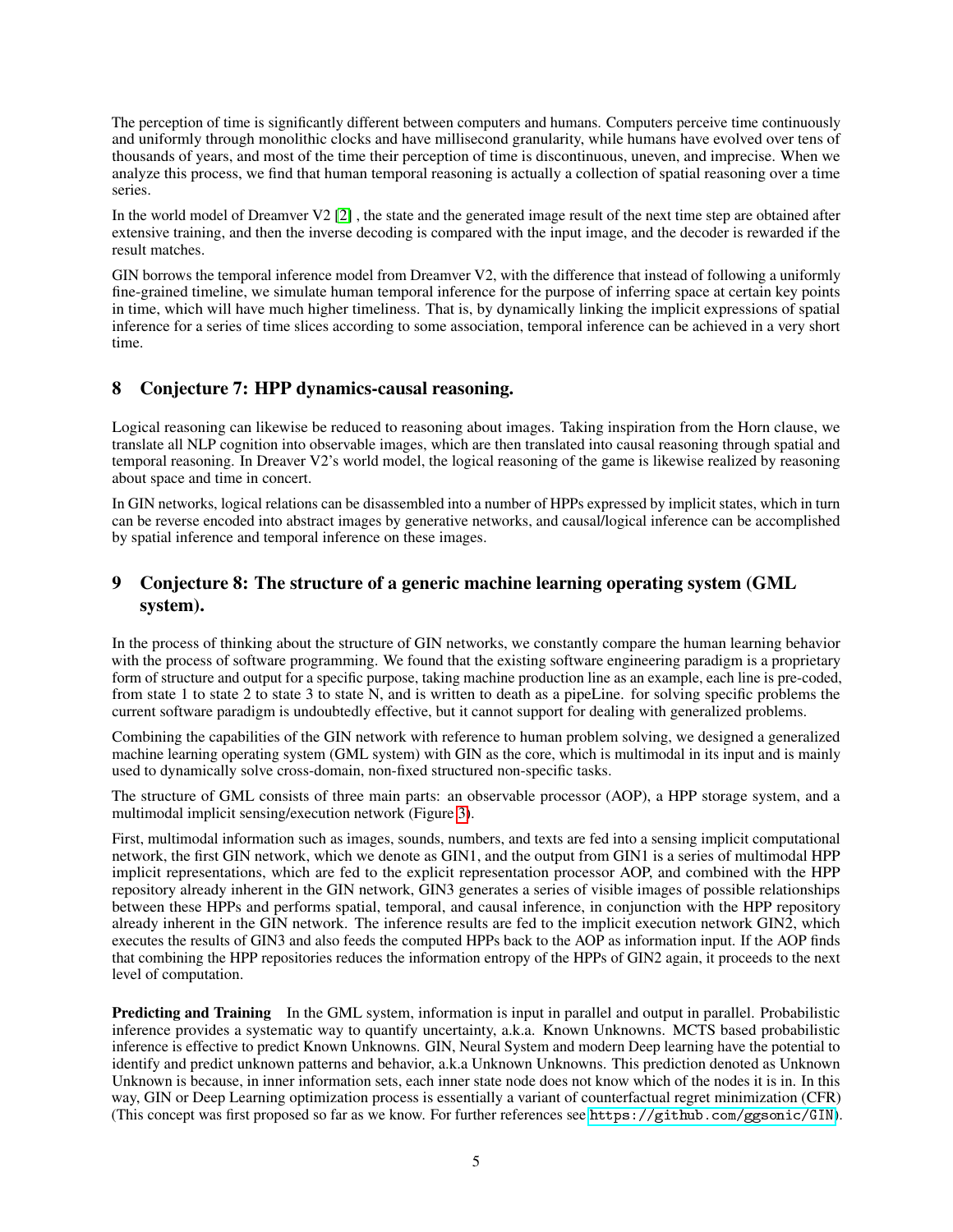

<span id="page-5-0"></span>Figure 3: The structure of GML



<span id="page-5-1"></span>Figure 4: Predicting and Training with GML system

In this article, GML system leverages all of the capabilities above in a systematic way. Unknown Unknowns information is parsed into Known Unknowns abstract images, and these abstract images can be used to calculate possible task topologies, task planning and acting can be further performed (Figure [4\)](#page-5-1). This process would always keep running.

# 10 Conjecture 9: GML task decomposition and MCTS task tree for decision making.

In GML systems, there is only one AOP, and various computational tasks compete for computational resources in the AOP in a preemptive manner according to a weighting algorithm with favorable results. For simple deep learning networks, such as face recognition and helmet recognition models, the result can be predicted straightly. For more abstract and complex inference models, it is necessary to first decompose the task into multiple subtasks horizontally , and then decompose each subtask downward to do more computational tasks, which requires the introduction of MCTS state tree inference model to complete the most reasonable topology decision.

Some topological fragments, which may be identified as optimal after several calculations, can be solidified by the GIN network as implicit output HPPs (Figure [5\)](#page-6-0). these HPPs for decomposition of computational tasks, identification of topological relations of tasks, and resource allocation are somewhat different from the implicit HPPs for raw information processing, which are more like the process of human problem analysis and problem solving Accumulation.

These HPPs are the "knowledge structure" of GML, and the accumulated "knowledge structure" will be different for different GMLs due to different input information, different problem solving, and different computation time.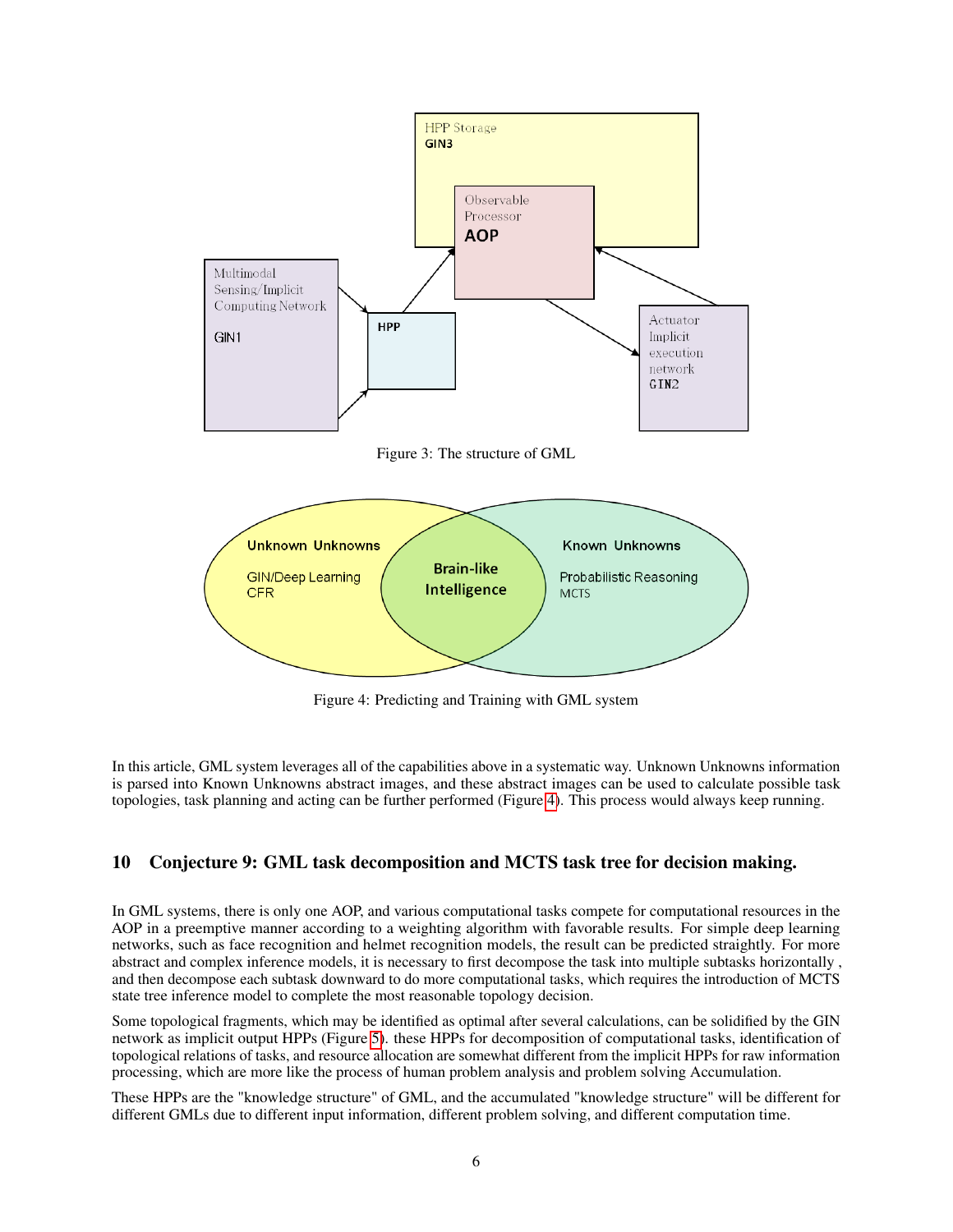

<span id="page-6-0"></span>Figure 5: Rational Computing with GML system

### 11 Conjecture 10: HPP Storage.

The process of collaborative computation of a large number of HPPs is the result-oriented observation-analysis-recallexperiment cycle of the GIN network. In the early stage of computation, a large number of HPPs are dynamic, random, and invalid, and only a small number of HPPs pass the AOP's test and are identified as HPPs favorable to the results, and the topologies associated with these HPPs are strengthened and given more computational resources. In the later stage of computation, the GIN network will evolve the topology that is most favorable to the results under this mechanism, and the HPPs generated under this structure will become "knowledge" that can be fixed and recorded in the HPP repository after repeated observation-analysis-recall-experiment cycles.

At the same time, after the GIN network optimization process is repeated many times, some topologies suitable for the results will be fixed gradually, forming a fixed paradigm for dealing with a specific problem, and this structure will be recorded as a fixed graph structure, which becomes the knowledge learned and precipitated by the machine.

HPP repository As the machine processes more and more problems, more and more a prior HPPs are stored down in GIN, and the comprehensive processing power keeps increasing.

Once the structure of the HPP is fixed, it will become a fixed paradigm. Most of the HPPs previously associated with it may no longer need to be repeatedly computed, they will be freed to do other things, and this fixed HPP tessellation will become a fixed, minimalist HPP topology.

# 12 Conjecture 11: Emotional Computing.

According to conjecture 4, except for purposeful GML-like computations, as long as there are remaining computational resources, the GIN network will connect various HPP patch to compute results with lower information entropy according to the principle of information entropy reduction, and some computations and connections may be initially purposeless and random. How can the GIN network develop a continuous self-motivation capability and self-evaluation system to produce HPPs that are more effective and valuable to it?

We have found that emotion is an inexhaustible and consistently effective system of positive motivation and evaluation for humans. For humans, different people have different emotions and interests in different things, which directly contributes to whether someone will enjoy doing something and whether they are good at it. For example, if a person likes to swim, it is mostly genetic, but also likely that he grew up in an environment where people gave positive evaluations of his swimming behavior, and in a subtle way, he got more positive signals from the activity of swimming,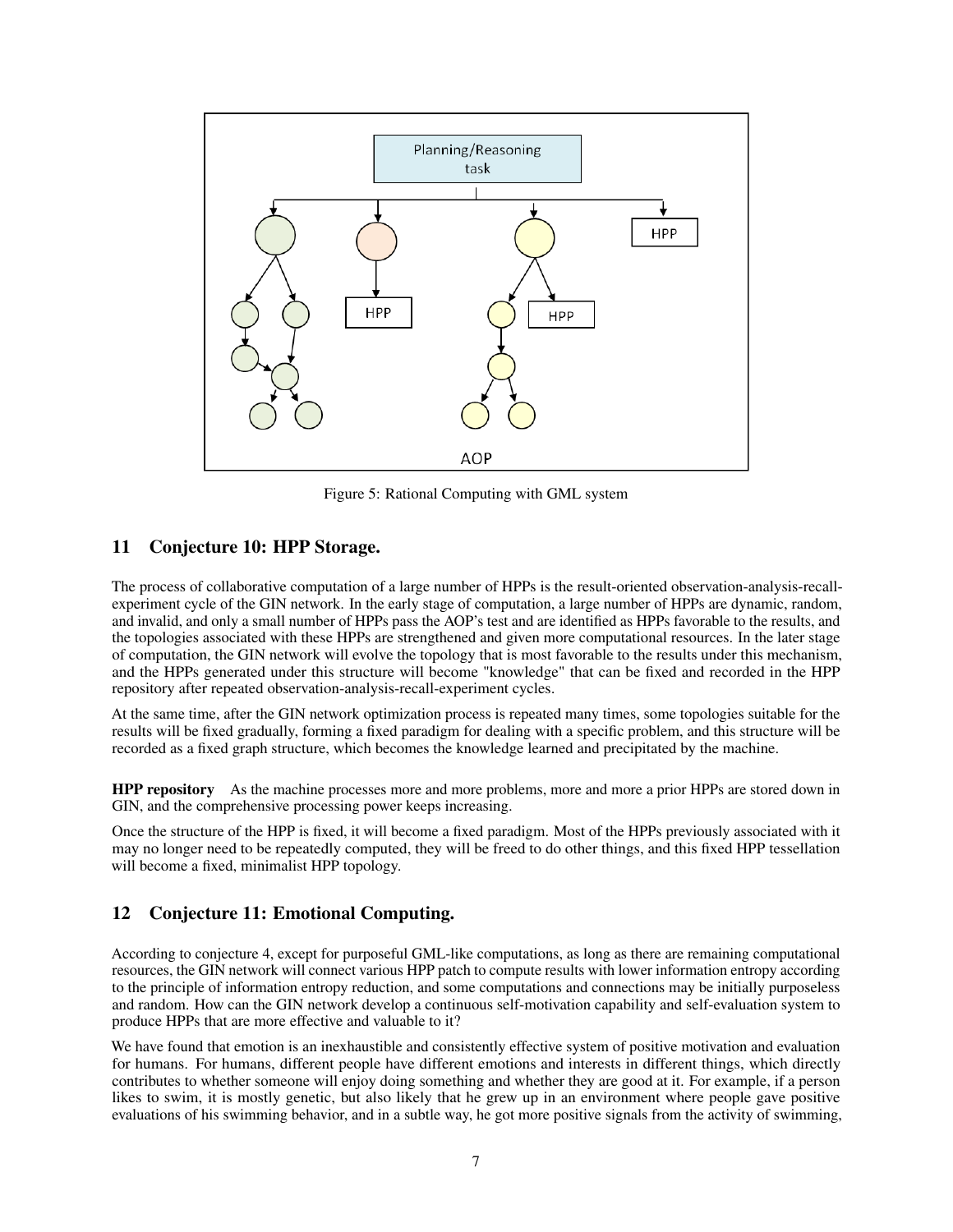which made him more willing to spend time and experience on swimming, thus forming a virtuous circle, and he became better at the sport of swimming.

For tasks that are very purposeful, it is relatively easy to obtain an evaluation of whether they are valid or not. However, there are many tasks, especially HPPs with intermediate implicit states, where it is almost impossible to assess the rightness or wrongness of the results. If we ask a person whether he should wear a blue T-shirt or a plaid shirt today, it is difficult for him to give an answer by right or wrong, but he can make a quick decision by liking or disliking, and this emotional decision is not unconscious, it may be the result of many years of preference accumulation, and this decision may only be associated out right or wrong for some things in a few years.

There are three benefits of doing the design of Emotional Computing, one benefit is to make strategies for models that cannot be evaluated right or wrong in a short time; another benefit is to realize the personalized development of GIN networks through positive motivation and self-motivation, so that different GIN networks can obtain different preferences, and the collection of these personalizations together can obtain more complementary and creative learning networks; the third benefit is to strengthen the HPP computational pathway of more implicit state association through self-motivation, thus allowing GIN networks to achieve deeper reasoning.

# 13 Conjecture 12 : Enhanced GML combining Rational Computing + Emotional Computing.

The human mindset is rational accompanied by perceptual, so that the reasoning task can be carried on by perceptual computation when the rational computation encounters a bottleneck, and it will make the reasoning more personalized for different GMLs.



<span id="page-7-0"></span>Figure 6: Enhanced GML system combining Rational Computing and Emotional Computing

Based on the above considerations, we take Rational Computing as the main line of reasoning and Emotional Computing as the auxiliary line of reasoning when performing a certain inference task (Figure [6\)](#page-7-0). The Rational Computing process refers to Conjecture 9, first decomposing the task into several subtasks, then reasoning the task tree of each subtask with the topology of MCTS, and completing the reasoning by allocating resources according to the reasoned topology, and scoring this reasoning result according to the result; as a secondary line, the Emotional Computing is based on the a prior attitude as the judging HPP, as a way to Organize the decomposition of reasoning tasks and topology confirmation, and weight the reasoning process of Rational Computing according to the reasoning results, so as to image the reasoning topology and reasoning results of AOP from the side.